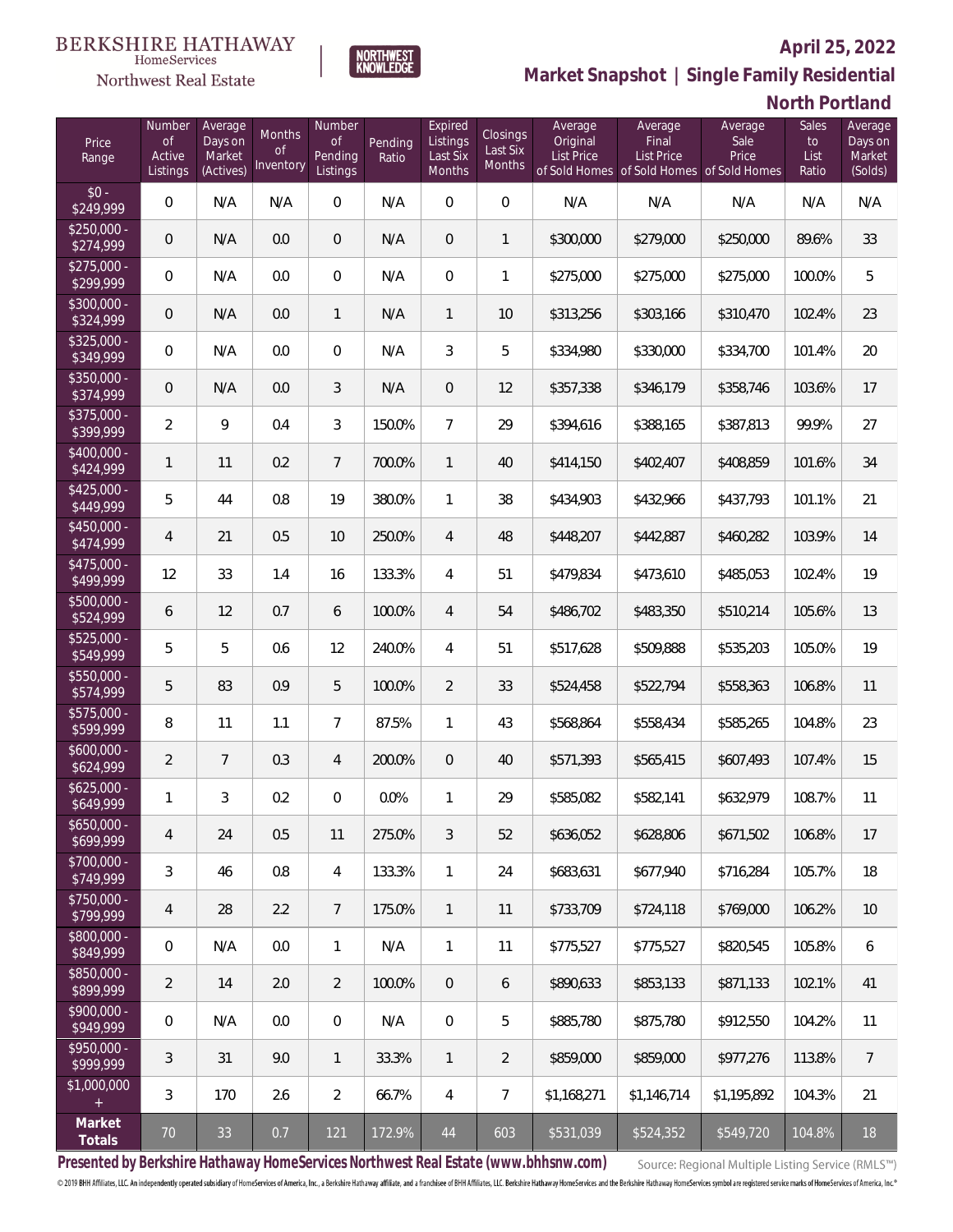

**NORTHWEST**<br>KNOWLEDGE

Northwest Real Estate

**Market Snapshot | Single Family Residential**

## **Northeast Portland**

| Price<br>Range                | Number<br>of<br>Active<br>Listings | Average<br>Days on<br>Market<br>(Actives) | <b>Months</b><br>0f<br>Inventory | Number<br><b>of</b><br>Pending<br>Listings | Pending<br>Ratio | Expired<br>Listings<br>Last Six<br>Months | Closings<br>Last Six<br>Months | Average<br>Original<br><b>List Price</b> | Average<br>Final<br><b>List Price</b><br>of Sold Homes of Sold Homes | Average<br>Sale<br>Price<br>of Sold Homes | Sales<br>to<br>List<br>Ratio | Average<br>Days on<br>Market<br>(Solds) |
|-------------------------------|------------------------------------|-------------------------------------------|----------------------------------|--------------------------------------------|------------------|-------------------------------------------|--------------------------------|------------------------------------------|----------------------------------------------------------------------|-------------------------------------------|------------------------------|-----------------------------------------|
| $$0 -$<br>\$249,999           | $\overline{0}$                     | N/A                                       | 0.0                              | $\overline{0}$                             | N/A              | $\overline{0}$                            | 6                              | \$334,408                                | \$297,742                                                            | \$181,167                                 | 60.8%                        | 23                                      |
| $$250,000 -$<br>\$274,999     | 0                                  | N/A                                       | 0.0                              | $\mathbf{1}$                               | N/A              | $\mathbf{1}$                              | 3                              | \$271,267                                | \$262,967                                                            | \$262,333                                 | 99.8%                        | 53                                      |
| $$275,000 -$<br>\$299,999     | $\overline{0}$                     | N/A                                       | 0.0                              | $\overline{2}$                             | N/A              | $\overline{0}$                            | 8                              | \$300,275                                | \$287,769                                                            | \$284,925                                 | 99.0%                        | 28                                      |
| \$300,000 -<br>\$324,999      | 1                                  | 87                                        | 0.3                              | 3                                          | 300.0%           | $\overline{0}$                            | 20                             | \$330,584                                | \$322,534                                                            | \$311,230                                 | 96.5%                        | 29                                      |
| $$325,000 -$<br>\$349,999     | 1                                  | 25                                        | 0.2                              | 4                                          | 400.0%           | $\mathbf{1}$                              | 35                             | \$348,194                                | \$341,897                                                            | \$339,099                                 | 99.2%                        | 33                                      |
| $$350,000 -$<br>\$374,999     | 4                                  | 71                                        | 0.5                              | 5                                          | 125.0%           | $\mathbf{1}$                              | 53                             | \$371,138                                | \$360,758                                                            | \$361,046                                 | 100.1%                       | 27                                      |
| $$375,000 -$<br>\$399,999     | 11                                 | 16                                        | 0.9                              | 19                                         | 172.7%           | 6                                         | 70                             | \$391,994                                | \$383,690                                                            | \$386,858                                 | 100.8%                       | 33                                      |
| $$400,000 -$<br>\$424,999     | 3                                  | 3                                         | 0.2                              | 16                                         | 533.3%           | $\overline{4}$                            | 87                             | \$410,812                                | \$404,670                                                            | \$410,953                                 | 101.6%                       | 18                                      |
| $$425,000 -$<br>\$449,999     | 6                                  | 28                                        | 0.4                              | 30                                         | 500.0%           | 9                                         | 97                             | \$437,519                                | \$430,364                                                            | \$435,948                                 | 101.3%                       | 22                                      |
| $$450,000 -$<br>\$474,999     | 9                                  | 15                                        | 0.5                              | 20                                         | 222.2%           | 6                                         | 104                            | \$456,618                                | \$447,892                                                            | \$460,222                                 | 102.8%                       | 23                                      |
| $$475,000 -$<br>\$499,999     | 22                                 | 46                                        | 1.6                              | 23                                         | 104.5%           | 12                                        | 84                             | \$484,607                                | \$477,243                                                            | \$485,386                                 | 101.7%                       | 23                                      |
| $$500,000 -$<br>\$524,999     | 8                                  | 28                                        | 0.6                              | 11                                         | 137.5%           | $\mathbf{1}$                              | 82                             | \$503,020                                | \$497,282                                                            | \$508,983                                 | 102.4%                       | 21                                      |
| $$525,000 -$<br>\$549,999     | 16                                 | 19                                        | 1.3                              | 23                                         | 143.8%           | 3                                         | 73                             | \$529,416                                | \$521,302                                                            | \$534,721                                 | 102.6%                       | 19                                      |
| \$550,000 -<br>\$574,999      | 3                                  | $\overline{7}$                            | 0.2                              | 16                                         | 533.3%           | 3                                         | 76                             | \$541,839                                | \$534,739                                                            | \$558,014                                 | 104.4%                       | 17                                      |
| $$575,000 -$<br>\$599,999     | 15                                 | 25                                        | 1.5                              | 17                                         | 113.3%           | $\overline{7}$                            | 59                             | \$579,697                                | \$565,583                                                            | \$585,792                                 | 103.6%                       | 22                                      |
| $$600,000 -$<br>\$649,999     | 12                                 | 24                                        | 0.6                              | 16                                         | 133.3%           | 6                                         | 112                            | \$594,145                                | \$588,317                                                            | \$620,096                                 | 105.4%                       | 14                                      |
| $$650,000 -$<br>\$699,999     | 12                                 | 37                                        | 0.9                              | 23                                         | 191.7%           | 4                                         | 79                             | \$649,520                                | \$643,339                                                            | \$673,022                                 | 104.6%                       | 19                                      |
| $$700,000 -$<br>\$749,999     | $\overline{7}$                     | 5                                         | 0.5                              | 18                                         | 257.1%           | $\overline{2}$                            | 82                             | \$684,364                                | \$679.424                                                            | \$720.702                                 | 106.1%                       | 16                                      |
| \$750,000 -<br>\$799,999      | 7                                  | 18                                        | 0.9                              | 25                                         | 357.1%           | $\overline{2}$                            | 46                             | \$732,599                                | \$726,812                                                            | \$769,800                                 | 105.9%                       | 20                                      |
| $$800,000 -$<br>849,999       | 3                                  | 6                                         | 0.5                              | 3                                          | 100.0%           | $\overline{2}$                            | 35                             | \$798,330                                | \$782,878                                                            | \$820,850                                 | 104.9%                       | 20                                      |
| $$850,000 -$<br>\$899,999     | $\overline{7}$                     | 42                                        | 0.9                              | $\mathcal{G}$                              | 128.6%           | $\overline{4}$                            | 48                             | \$824,878                                | \$817,234                                                            | \$869,214                                 | 106.4%                       | 18                                      |
| $$900,000 -$<br>\$949,999     | $\overline{4}$                     | 84                                        | 1.1                              | 6                                          | 150.0%           | $\mathbf{1}$                              | 22                             | \$854,570                                | \$843,839                                                            | \$917,625                                 | 108.7%                       | 11                                      |
| \$950,000 -<br>\$999,999      | $\overline{7}$                     | 53                                        | 1.8                              | 4                                          | 57.1%            | 3                                         | 23                             | \$896,104                                | \$895,283                                                            | \$969,443                                 | 108.3%                       | 10                                      |
| $$1,000,000 -$<br>\$1,249,999 | 5                                  | 54                                        | 1.0                              | 10                                         | 200.0%           | $\overline{0}$                            | 31                             | \$1,020,303                              | \$999,997                                                            | \$1,113,503                               | 111.4%                       | 17                                      |
| \$1,250,000<br>$+$            | 6                                  | 133                                       | 0.9                              | 8                                          | 133.3%           | $\overline{4}$                            | 40                             | \$1,499,913                              | \$1,497,013                                                          | \$1,589,985                               | 106.2%                       | 10                                      |
| Market<br>Totals              | 169                                | 34                                        | 0.7                              | 312                                        | 184.6%           | 82                                        | 1375                           | \$581,112                                | \$573,281                                                            | \$597,136                                 | 104.2%                       | 20                                      |

**Presented by Berkshire Hathaway HomeServices Northwest Real Estate (www.bhhsnw.com)**

Source: Regional Multiple Listing Service (RMLS™)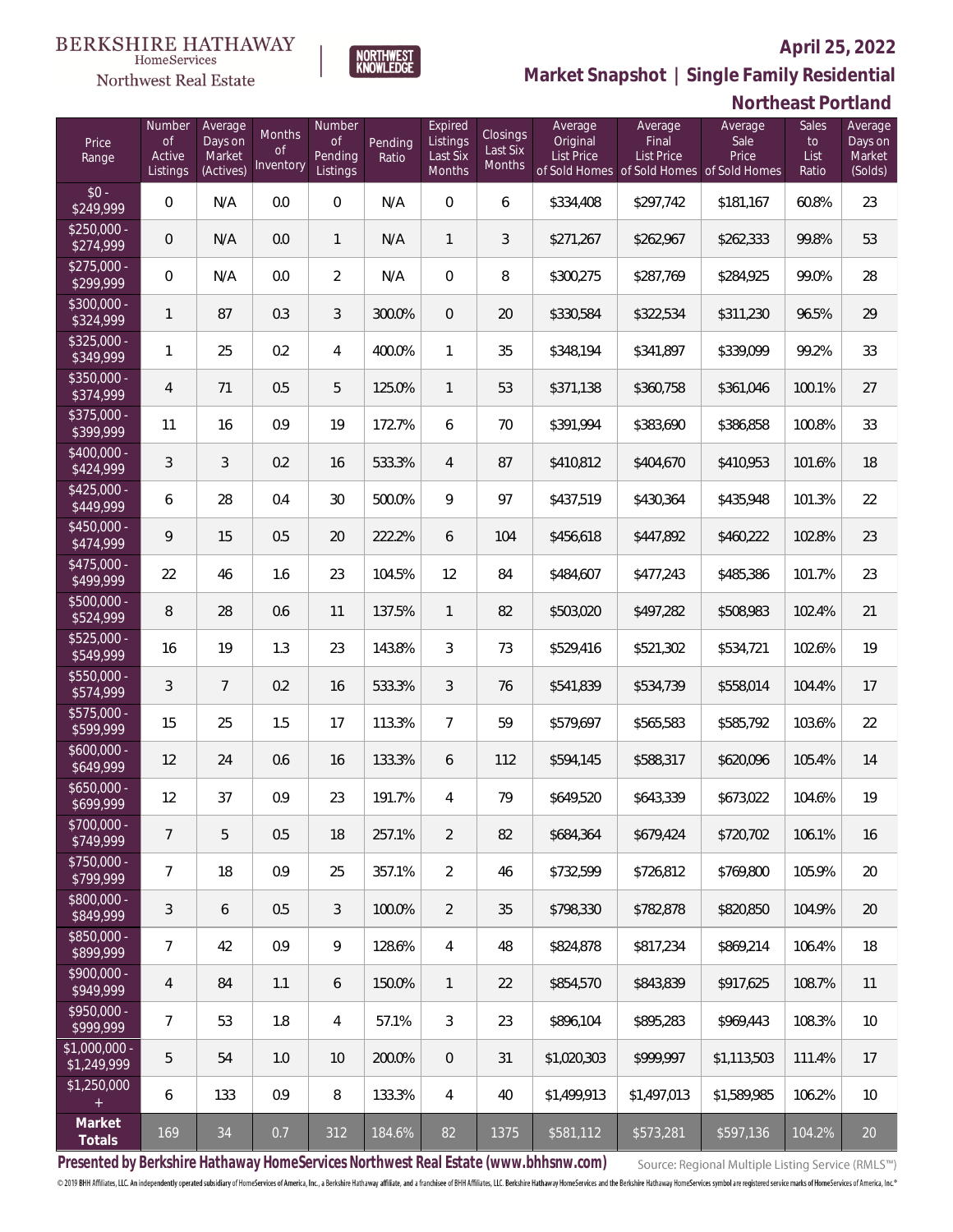

**NORTHWEST**<br>KNOWLEDGE

Northwest Real Estate

# **Market Snapshot | Single Family Residential**

## **Southeast Portland**

| Price<br>Range                    | Number<br>of<br>Active<br>Listings | Average<br>Days on<br>Market<br>(Actives) | Months<br>Οf<br>Inventory | Number<br><b>of</b><br>Pending<br>Listings | Pending<br>Ratio | Expired<br>Listings<br>Last Six<br>Months | Closings<br>Last Six<br><b>Months</b> | Average<br>Original<br><b>List Price</b> | Average<br>Final<br>List Price<br>of Sold Homes of Sold Homes of Sold Homes | Average<br>Sale<br>Price | Sales<br>to<br>List<br>Ratio | Average<br>Days on<br>Market<br>(Solds) |
|-----------------------------------|------------------------------------|-------------------------------------------|---------------------------|--------------------------------------------|------------------|-------------------------------------------|---------------------------------------|------------------------------------------|-----------------------------------------------------------------------------|--------------------------|------------------------------|-----------------------------------------|
| $$0 -$<br>\$249,999               | 3                                  | 97                                        | 2.0                       | $\mathbf{1}$                               | 33.3%            | 1                                         | 9                                     | \$239,311                                | \$225,422                                                                   | \$208,322                | 92.4%                        | 63                                      |
| $$250,000 -$<br>\$274,999         | 1                                  | 20                                        | 1.0                       | $\mathbf{1}$                               | 100.0%           | $\overline{0}$                            | 6                                     | \$266,450                                | \$260,800                                                                   | \$261,667                | 100.3%                       | 26                                      |
| $$275,000 -$<br>\$299,999         | 5                                  | 64                                        | 2.0                       | 4                                          | 80.0%            | $\mathbf{1}$                              | 15                                    | \$301,337                                | \$292,797                                                                   | \$284,398                | 97.1%                        | 29                                      |
| $$300,000 -$<br>\$324,999         | $\overline{2}$                     | 39                                        | 0.4                       | 5                                          | 250.0%           | $\mathbf{1}$                              | 32                                    | \$321,228                                | \$310,334                                                                   | \$309,259                | 99.7%                        | 26                                      |
| $$325,000 -$<br>\$349,999         | 5                                  | 14                                        | 0.5                       | 12                                         | 240.0%           | 6                                         | 64                                    | \$344,490                                | \$336,285                                                                   | \$338,522                | 100.7%                       | 25                                      |
| $$350,000 -$<br>\$374,999         | 8                                  | 31                                        | 0.5                       | 13                                         | 162.5%           | 3                                         | 101                                   | \$362,556                                | \$357,854                                                                   | \$361,724                | 101.1%                       | 28                                      |
| $$375,000 -$<br>\$399,999         | 12                                 | 82                                        | 0.6                       | 43                                         | 358.3%           | 18                                        | 127                                   | \$391,592                                | \$381,774                                                                   | \$386,261                | 101.2%                       | 32                                      |
| $$400,000 -$<br>\$424,999         | 14                                 | 40                                        | 0.6                       | 23                                         | 164.3%           | 9                                         | 149                                   | \$408,671                                | \$401,323                                                                   | \$411,259                | 102.5%                       | 23                                      |
| $$425,000 -$<br>\$449,999         | 21                                 | 39                                        | 0.9                       | 35                                         | 166.7%           | 9                                         | 144                                   | \$433,802                                | \$426,455                                                                   | \$435,791                | 102.2%                       | 25                                      |
| $$450,000 -$<br>\$474,999         | 19                                 | 26                                        | 1.0                       | 23                                         | 121.1%           | 9                                         | 115                                   | \$451,424                                | \$446,581                                                                   | \$460,370                | 103.1%                       | 19                                      |
| $$475,000 -$<br>$\sqrt{$499,999}$ | 29                                 | 29                                        | 1.5                       | 38                                         | 131.0%           | 8                                         | 118                                   | \$480,506                                | \$473,965                                                                   | \$485,586                | 102.5%                       | 19                                      |
| $$500,000 -$<br>\$524,999         | 15                                 | 24                                        | 1.0                       | 15                                         | 100.0%           | $\overline{4}$                            | 92                                    | \$495,458                                | \$486,537                                                                   | \$509,586                | 104.7%                       | 18                                      |
| $$525,000 -$<br>\$549,999         | 13                                 | 45                                        | 0.9                       | 23                                         | 176.9%           | 6                                         | 87                                    | \$516,725                                | \$512,514                                                                   | \$534,582                | 104.3%                       | 16                                      |
| $$550,000 -$<br>\$574,999         | 11                                 | 24                                        | 1.1                       | 17                                         | 154.5%           | $\overline{4}$                            | 61                                    | \$538,644                                | \$533,691                                                                   | \$558,437                | 104.6%                       | 16                                      |
| $$575,000 -$<br>\$599,999         | 17                                 | 31                                        | 1.6                       | 21                                         | 123.5%           | 11                                        | 65                                    | \$568,881                                | \$563,850                                                                   | \$584,666                | 103.7%                       | 22                                      |
| $$600,000 -$<br>\$624,999         | 6                                  | 45                                        | 0.7                       | 10                                         | 166.7%           | $\overline{2}$                            | 51                                    | \$587,044                                | \$583,501                                                                   | \$609,403                | 104.4%                       | 14                                      |
| $$625,000 -$<br>\$649,999         | 9                                  | 72                                        | 1.1                       | 9                                          | 100.0%           | 5                                         | 49                                    | \$621,534                                | \$611,566                                                                   | \$635,662                | 103.9%                       | 19                                      |
| $$650,000 -$<br>\$674,999         | 3                                  | 35                                        | 0.4                       | 7                                          | 233.3%           | 3                                         | 47                                    | \$632,751                                | \$630,287                                                                   | \$658,086                | 104.4%                       | 22                                      |
| $$675,000 -$<br>\$699,999         | 12                                 | 70                                        | 1.7                       | 22                                         | 183.3%           | $\overline{4}$                            | 42                                    | \$669,898                                | \$658,707                                                                   | \$685,791                | 104.1%                       | 20                                      |
| \$700,000 -<br>\$749,999          | 10                                 | 35                                        | 0.9                       | 11                                         | 110.0%           | $\overline{4}$                            | 68                                    | \$674,404                                | \$672,770                                                                   | \$716,927                | 106.6%                       | 22                                      |
| $$750,000 -$<br>\$799,999         | 11                                 | 25                                        | 1.2                       | 14                                         | 127.3%           | $\overline{4}$                            | 54                                    | \$727,597                                | \$721,699                                                                   | \$766,618                | 106.2%                       | 14                                      |
| $$800,000 -$<br>\$849,999         | 11                                 | 89                                        | 2.0                       | 12                                         | 109.1%           | $\mathbf{1}$                              | 33                                    | \$786,559                                | \$783,677                                                                   | \$819,477                | 104.6%                       | 12                                      |
| $$850,000 -$<br>\$899,999         | 4                                  | 85                                        | 0.7                       | $\mathcal{G}$                              | 225.0%           | $\mathfrak{Z}$                            | 34                                    | \$842,638                                | \$835,065                                                                   | \$872,929                | 104.5%                       | 30                                      |
| $$900,000 -$<br>\$999,999         | 6                                  | 145                                       | 0.9                       | 12                                         | 200.0%           | $\overline{2}$                            | 41                                    | \$884,913                                | \$883,196                                                                   | \$945,269                | 107.0%                       | 10                                      |
| \$1,000,000<br>$+$                | 17                                 | 36                                        | 1.9                       | 17                                         | 100.0%           | 5                                         | 53                                    | \$1,293,207                              | \$1,276,207                                                                 | \$1,343,007              | 105.2%                       | 17                                      |
| Market<br>Totals                  | 264                                | $44\,$                                    | $1.0$                     | 397                                        | 150.4%           | 123                                       | 1657                                  | \$532,372                                | \$525,620                                                                   | \$545,178                | 103.7%                       | 22                                      |

**Presented by Berkshire Hathaway HomeServices Northwest Real Estate (www.bhhsnw.com)**

Source: Regional Multiple Listing Service (RMLS™)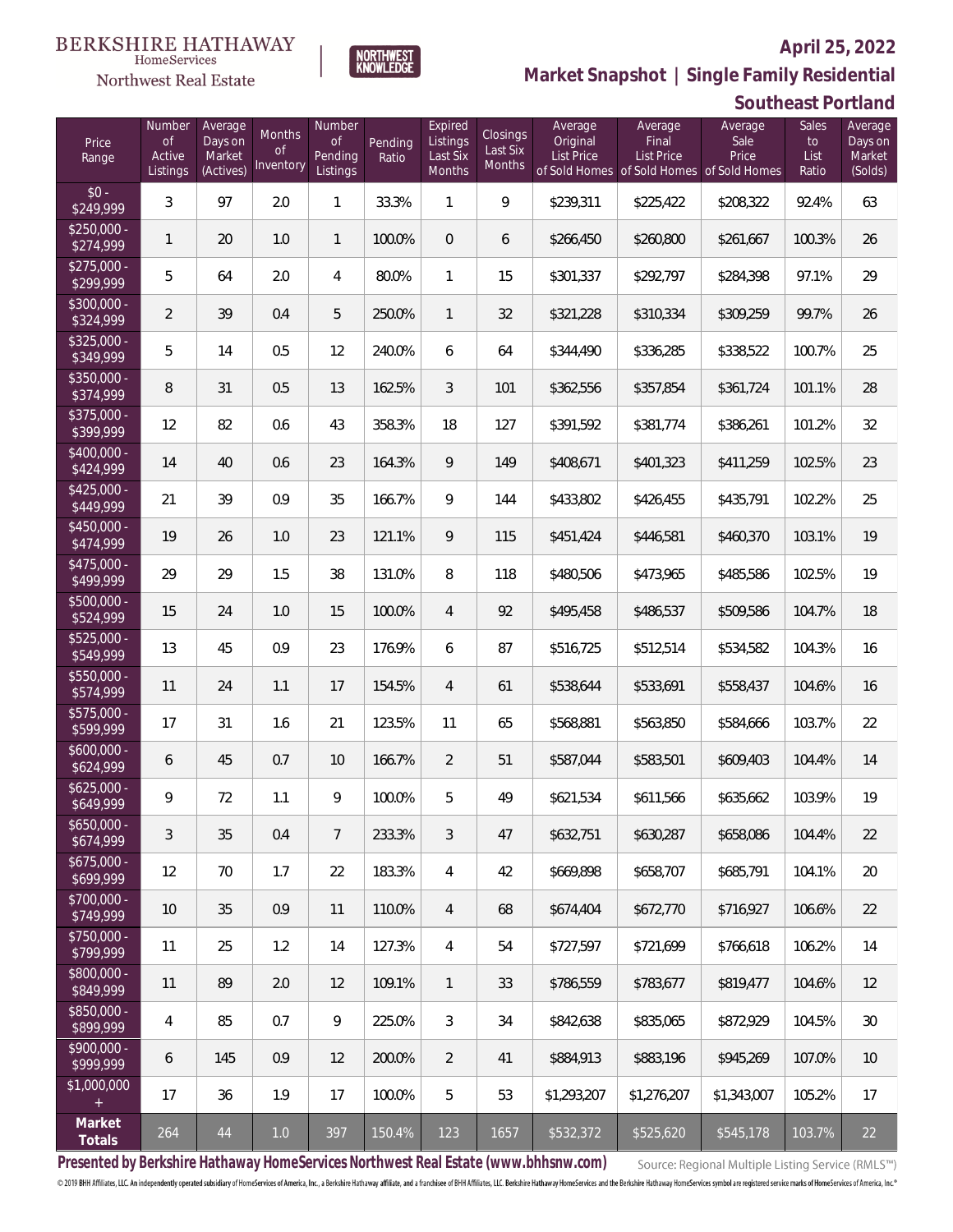

**Market Snapshot | Single Family Residential**

#### **BERKSHIRE HATHAWAY**  $\label{lem:sevices} \textsc{Home} \textsc{Service} \textsc{s}$ Northwest Real Estate

|                           |                                           |                                           |                           |                                            |                  |                                           |                                |                                   |                                                                                    | Gresham, Troutdale, Corbett |                              |                                         |
|---------------------------|-------------------------------------------|-------------------------------------------|---------------------------|--------------------------------------------|------------------|-------------------------------------------|--------------------------------|-----------------------------------|------------------------------------------------------------------------------------|-----------------------------|------------------------------|-----------------------------------------|
| Price<br>Range            | Number<br><b>of</b><br>Active<br>Listings | Average<br>Days on<br>Market<br>(Actives) | Months<br>0f<br>Inventory | Number<br><b>of</b><br>Pending<br>Listings | Pending<br>Ratio | Expired<br>Listings<br>Last Six<br>Months | Closings<br>Last Six<br>Months | Average<br>Original<br>List Price | Average<br>Final<br><b>List Price</b><br>of Sold Homes of Sold Homes of Sold Homes | Average<br>Sale<br>Price    | Sales<br>to<br>List<br>Ratio | Average<br>Days on<br>Market<br>(Solds) |
| $$0 -$<br>\$249,999       | $\mathbf 0$                               | N/A                                       | 0.0                       | $\mathbf 0$                                | N/A              | $\overline{0}$                            | $\mathfrak{Z}$                 | \$192,190                         | \$188,857                                                                          | \$186,190                   | 98.6%                        | 22                                      |
| $$250,000 -$<br>\$274,999 | 0                                         | N/A                                       | N/A                       | $\mathbf{1}$                               | N/A              | $\mathbf{0}$                              | $\mathbf 0$                    | N/A                               | N/A                                                                                | N/A                         | N/A                          | N/A                                     |
| $$275,000 -$<br>\$299,999 | $\mathbf 0$                               | N/A                                       | 0.0                       | $\overline{2}$                             | N/A              | $\mathbf{0}$                              | 4                              | \$297,200                         | \$286,800                                                                          | \$287,450                   | 100.2%                       | 27                                      |
| \$300,000 -<br>\$324,999  | $\overline{0}$                            | N/A                                       | 0.0                       | 3                                          | N/A              | $\mathbf{1}$                              | 9                              | \$318,211                         | \$305,878                                                                          | \$312,722                   | 102.2%                       | 27                                      |
| $$325,000 -$<br>\$349,999 | $\overline{0}$                            | N/A                                       | 0.0                       | $\overline{7}$                             | N/A              | 1                                         | 15                             | \$336,213                         | \$330,547                                                                          | \$333,660                   | 100.9%                       | 22                                      |
| $$350,000 -$<br>\$374,999 | $\overline{0}$                            | N/A                                       | 0.0                       | 4                                          | N/A              | $\mathbf 0$                               | 18                             | \$365,567                         | \$358,958                                                                          | \$360,667                   | 100.5%                       | 25                                      |
| \$375,000 -<br>\$399,999  | $\mathbf{1}$                              | $\mathfrak{Z}$                            | 0.1                       | 9                                          | 900.0%           | $\mathbf 0$                               | 43                             | \$387,466                         | \$383,647                                                                          | \$387,210                   | 100.9%                       | 27                                      |
| $$400,000 -$<br>\$424,999 | $\overline{2}$                            | 10                                        | 0.3                       | $\overline{7}$                             | 350.0%           | $\overline{2}$                            | 46                             | \$409,790                         | \$407,014                                                                          | \$411,863                   | 101.2%                       | 19                                      |
| $$425,000 -$<br>\$449,999 | $\overline{2}$                            | 31                                        | 0.2                       | 14                                         | 700.0%           | $\mathbf{1}$                              | 66                             | \$432,588                         | \$427,879                                                                          | \$436,000                   | 101.9%                       | 16                                      |
| \$450,000 -<br>\$474,999  | $\mathbf 5$                               | 36                                        | 0.4                       | 15                                         | 300.0%           | $\mathbf 0$                               | 69                             | \$456,106                         | \$453,185                                                                          | \$461,796                   | 101.9%                       | 15                                      |
| $$475,000 -$<br>\$499,999 | 12                                        | 14                                        | 0.9                       | 24                                         | 200.0%           | 3                                         | 80                             | \$479,937                         | \$478,134                                                                          | \$486,036                   | 101.7%                       | 16                                      |
| $$500,000 -$<br>\$524,999 | 8                                         | 36                                        | 0.8                       | 34                                         | 425.0%           | $\mathbf{1}$                              | 62                             | \$505,731                         | \$501,357                                                                          | \$509,747                   | 101.7%                       | 27                                      |
| $$525,000 -$<br>\$549,999 | 3                                         | 18                                        | 0.4                       | 45                                         | 1,500.0%         | 1                                         | 43                             | \$528,926                         | \$523,703                                                                          | \$533,626                   | 101.9%                       | 28                                      |
| $$550,000 -$<br>\$574,999 | $\overline{7}$                            | 28                                        | 1.0                       | 21                                         | 300.0%           | $\overline{2}$                            | 41                             | \$553,022                         | \$549,831                                                                          | \$560,273                   | 101.9%                       | 26                                      |
| $$575,000 -$<br>\$599,999 | $\overline{7}$                            | 49                                        | 1.2                       | 15                                         | 214.3%           | $\overline{2}$                            | 35                             | \$574,545                         | \$570,548                                                                          | \$583,569                   | 102.3%                       | 14                                      |
| $$600,000 -$<br>\$624,999 | $\mathbf{1}$                              | 18                                        | 0.3                       | 10                                         | 1,000.0%         | $\overline{0}$                            | 22                             | \$600,870                         | \$598,456                                                                          | \$612,177                   | 102.3%                       | 32                                      |
| \$625,000.<br>\$649,999   | 3                                         | 15                                        | 1.6                       | 1                                          | 33.3%            | 3                                         | 11                             | \$618,159                         | \$618,614                                                                          | \$633,223                   | 102.4%                       | 34                                      |
| $$650,000 -$<br>\$699,999 | 4                                         | 47                                        | 0.9                       | 12                                         | 300.0%           | $\overline{4}$                            | 26                             | \$671,268                         | \$664,707                                                                          | \$673,246                   | 101.3%                       | 38                                      |
| $$700.000 -$<br>\$749,999 | $\mathbf 0$                               | N/A                                       | 0.0                       | $\overline{0}$                             | N/A              | $\mathbf{1}$                              | 6                              | \$725,617                         | \$722,299                                                                          | \$720,150                   | 99.7%                        | 29                                      |
| $$750,000 -$<br>\$799,999 | $\overline{2}$                            | 28                                        | 1.2                       | $\overline{0}$                             | 0.0%             | $\overline{0}$                            | 10                             | \$793,360                         | \$758,750                                                                          | \$770,450                   | 101.5%                       | 34                                      |
| \$800,000 -<br>\$849,999  | $\mathbf 0$                               | N/A                                       | 0.0                       | $\overline{0}$                             | N/A              | $\mathbf{1}$                              | $\overline{2}$                 | \$812,500                         | \$812,500                                                                          | \$827,500                   | 101.8%                       | 6                                       |
| $$850,000 -$<br>\$899,999 | $\overline{2}$                            | 11                                        | 12.0                      | $\mathbf{1}$                               | 50.0%            | 1                                         | $\mathbf{1}$                   | \$899,900                         | \$879,900                                                                          | \$860,000                   | 97.7%                        | 28                                      |
| $$900.000 -$<br>\$949,999 | 1                                         | 31                                        | 6.0                       | $\overline{2}$                             | 200.0%           | $\overline{0}$                            | $\mathbf{1}$                   | \$985,000                         | \$985,000                                                                          | \$923,000                   | 93.7%                        | 40                                      |
| $$950.000 -$<br>\$999,999 | $\overline{2}$                            | 185                                       | N/A                       | $\overline{0}$                             | $0.0\%$          | $\overline{0}$                            | $\mathbf{0}$                   | N/A                               | N/A                                                                                | N/A                         | N/A                          | N/A                                     |
| \$1,000,000               | $\overline{7}$                            | 169                                       | 4.2                       | 5                                          | 71.4%            | $\mathbf{1}$                              | 10                             | \$1,393,490                       | \$1,328,390                                                                        | \$1,262,000                 | 95.0%                        | 97                                      |
| Market<br>Totals          | 69                                        | 47                                        | 0.7                       | 232                                        | 336.2%           | 25                                        | 623                            | \$504,442                         | \$499,085                                                                          | \$505,788                   | 101.3%                       | 24                                      |

**Presented by Berkshire Hathaway HomeServices Northwest Real Estate (www.bhhsnw.com)**

Source: Regional Multiple Listing Service (RMLS™)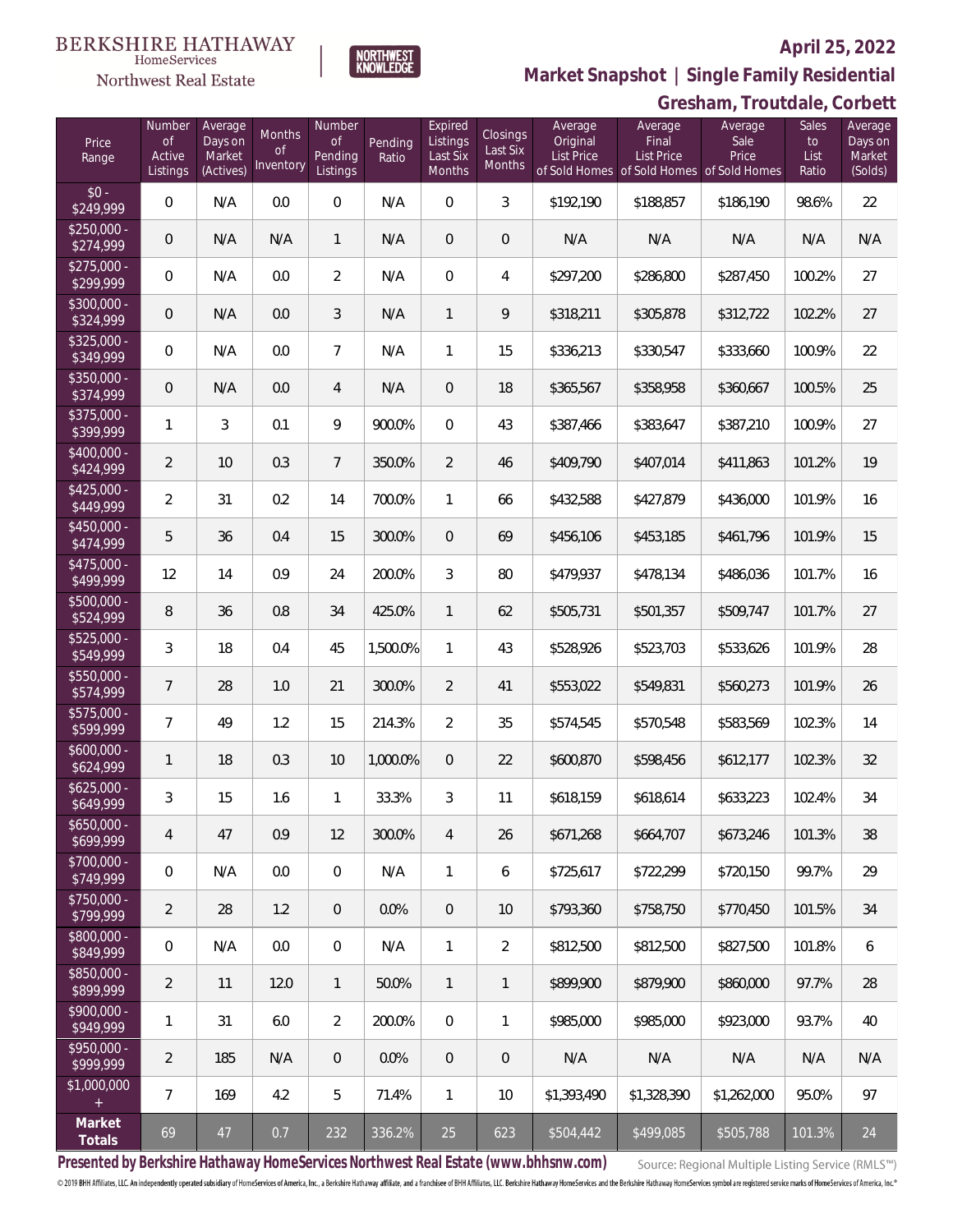#### **BERKSHIRE HATHAWAY** HomeServices

# Northwest Real Estate



## **April 25, 2022 Market Snapshot | Single Family Residential**

**Sandy**

| Price<br>Range                   | Number<br>$\mathsf{of}$<br>Active<br>Listings | Average<br>Days on<br>Market<br>(Actives) | Months<br>0f<br>Inventory | Number<br>0f<br>Pending<br>Listings | Pending<br>Ratio | Expired<br>Listings<br>Last Six<br><b>Months</b> | Closings<br>Last Six<br>Months | Average<br>Original<br><b>List Price</b> | Average<br>Final<br><b>List Price</b><br>of Sold Homes of Sold Homes of Sold Homes | Average<br>Sale<br>Price | Sales<br>to<br>List<br>Ratio | Average<br>Days on<br>Market<br>(Solds) |
|----------------------------------|-----------------------------------------------|-------------------------------------------|---------------------------|-------------------------------------|------------------|--------------------------------------------------|--------------------------------|------------------------------------------|------------------------------------------------------------------------------------|--------------------------|------------------------------|-----------------------------------------|
| $$0 -$<br>\$224,999              | $\overline{0}$                                | N/A                                       | 0.0                       | $\mathbf{1}$                        | N/A              | $\overline{0}$                                   | 1                              | \$225,000                                | \$225,000                                                                          | \$223,500                | 99.3%                        | 22                                      |
| $$225,000 -$<br>\$249,999        | $\overline{0}$                                | N/A                                       | N/A                       | $\overline{0}$                      | N/A              | $\overline{0}$                                   | $\mathbf 0$                    | N/A                                      | N/A                                                                                | N/A                      | N/A                          | N/A                                     |
| $$250.000 -$<br>\$274,999        | $\mathbf 0$                                   | N/A                                       | N/A                       | $\mathbf{0}$                        | N/A              | 0                                                | 0                              | N/A                                      | N/A                                                                                | N/A                      | N/A                          | N/A                                     |
| $$275.000 -$<br>\$299,999        | $\overline{0}$                                | N/A                                       | 0.0                       | $\theta$                            | N/A              | $\overline{0}$                                   | $\overline{4}$                 | \$301,475                                | \$293,975                                                                          | \$286,250                | 97.4%                        | 14                                      |
| \$300,000 -<br>\$324,999         | $\mathbf 0$                                   | N/A                                       | 0.0                       | $\overline{0}$                      | N/A              | $\overline{0}$                                   | 4                              | \$326,748                                | \$318,000                                                                          | \$316,125                | 99.4%                        | 41                                      |
| $$325,000 -$<br>\$349,999        | $\overline{0}$                                | N/A                                       | 0.0                       | $\theta$                            | N/A              | 28                                               | 3                              | \$338,267                                | \$338,267                                                                          | \$341,800                | 101.0%                       | 10                                      |
| \$350,000 -<br>\$374,999         | $\mathbf 0$                                   | N/A                                       | 0.0                       | $\mathbf{1}$                        | N/A              | 11                                               | 10                             | \$354,604                                | \$351,194                                                                          | \$358,250                | 102.0%                       | 18                                      |
| \$375,000 -<br>\$399,999         | $\mathbf{1}$                                  | 6                                         | 0.5                       | $\overline{4}$                      | 400.0%           | $\mathbf{1}$                                     | 11                             | \$394,512                                | \$390,514                                                                          | \$388,264                | 99.4%                        | 29                                      |
| \$400,000 -<br>\$424,999         | $\mathbf 0$                                   | N/A                                       | 0.0                       | $\overline{2}$                      | N/A              | $\overline{0}$                                   | 16                             | \$399,637                                | \$395,194                                                                          | \$407,963                | 103.2%                       | 13                                      |
| $$425,000 -$<br>\$449,999        | $\overline{2}$                                | 10                                        | 0.7                       | $\overline{4}$                      | 200.0%           | $\overline{2}$                                   | 18                             | \$435,564                                | \$430,114                                                                          | \$436,872                | 101.6%                       | 16                                      |
| $$450,000 -$<br>\$474,999        | $\mathbf 0$                                   | N/A                                       | 0.0                       | 6                                   | N/A              | $\overline{0}$                                   | 17                             | \$451,674                                | \$450,197                                                                          | \$458,696                | 101.9%                       | 26                                      |
| \$475,000 -<br>\$499,999         | 3                                             | 12                                        | 1.2                       | 5                                   | 166.7%           | $\overline{0}$                                   | 15                             | \$486,212                                | \$481,891                                                                          | \$486,547                | 101.0%                       | 9                                       |
| \$500,000 -<br>\$524,999         | $\mathbf{1}$                                  | 5                                         | 0.4                       | $\mathbf{1}$                        | 100.0%           | $\overline{0}$                                   | 17                             | \$515,188                                | \$511,617                                                                          | \$512,788                | 100.2%                       | 32                                      |
| $$525,000 -$<br>\$549,999        | $\mathbf{1}$                                  | 17                                        | 0.6                       | $\overline{4}$                      | 400.0%           | $\mathbf{1}$                                     | 10                             | \$537,515                                | \$538,620                                                                          | \$536,740                | 99.7%                        | 23                                      |
| \$550,000 -<br>$\sqrt{$574,999}$ | $\mathbf 0$                                   | N/A                                       | 0.0                       | 3                                   | N/A              | $\overline{0}$                                   | 20                             | \$545,537                                | \$551,425                                                                          | \$564,400                | 102.4%                       | 19                                      |
| \$575,000 -<br>\$599,999         | $\overline{0}$                                | N/A                                       | 0.0                       | 6                                   | N/A              | $\overline{0}$                                   | 10                             | \$573,823                                | \$584,323                                                                          | \$585,563                | 100.2%                       | $\overline{7}$                          |
| $$600,000 -$<br>\$624,999        | 0                                             | N/A                                       | 0.0                       | 4                                   | N/A              | 1                                                | 5                              | \$618,780                                | \$618,800                                                                          | \$605,000                | 97.8%                        | 122                                     |
| $$625,000 -$<br>\$649,999        | $\mathbf{1}$                                  | 42                                        | 6.0                       | $\overline{2}$                      | 200.0%           | $\overline{0}$                                   | 1                              | \$739,000                                | \$699,000                                                                          | \$649,000                | 92.8%                        | 55                                      |
| $$650,000 -$<br>\$674,999        | $\mathbf 0$                                   | N/A                                       | 0.0                       | $\mathbf{0}$                        | N/A              | $\mathbf{1}$                                     | 2                              | \$580,000                                | \$580,000                                                                          | \$652,000                | 112.4%                       | 2                                       |
| $$675,000 -$<br>\$699,999        | $\mathbf{1}$                                  | 18                                        | 6.0                       | $\theta$                            | 0.0%             | $\mathbf{0}$                                     | 1                              | \$670,000                                | \$670,000                                                                          | \$680,000                | 101.5%                       | 3                                       |
| \$700,000 -<br>\$749,999         | $\mathbf{1}$                                  | 62                                        | 1.2                       | $\overline{2}$                      | 200.0%           | $\mathbf{1}$                                     | 5                              | \$748,790                                | \$748,790                                                                          | \$723.325                | 96.6%                        | 37                                      |
| $$750,000 -$<br>\$799,999        | $\mathbf{1}$                                  | $\overline{7}$                            | 3.0                       | $\theta$                            | 0.0%             | $\mathbf{0}$                                     | $\overline{2}$                 | \$737,250                                | \$724,750                                                                          | \$770,000                | 106.2%                       | 53                                      |
| \$800,000 -<br>\$899,999         | 3                                             | 66                                        | 6.0                       | $\mathbf{1}$                        | 33.3%            | $\overline{0}$                                   | 3                              | \$888,133                                | \$884,967                                                                          | \$875,667                | 98.9%                        | 18                                      |
| \$900,000 -<br>\$999,999         | $\mathbf 0$                                   | N/A                                       | 0.0                       | $\mathbf{1}$                        | N/A              | $\overline{0}$                                   | 7                              | \$1,082,929                              | \$978,786                                                                          | \$965,000                | 98.6%                        | 96                                      |
| \$1,000,000                      | $\overline{4}$                                | 105                                       | 3.4                       | $\overline{2}$                      | 50.0%            | 3                                                | $\overline{7}$                 | \$1,522,000                              | \$1,493,386                                                                        | \$1,462,814              | 98.0%                        | 52                                      |
| Market<br>Totals                 | 19                                            | $44\,$                                    | 0.6                       | 49                                  | 257.9%           | 49                                               | 189                            | \$547,127                                | \$540,604                                                                          | \$543,194                | 100.5%                       | 27                                      |

**Presented by Berkshire Hathaway HomeServices Northwest Real Estate (www.bhhsnw.com)**

Source: Regional Multiple Listing Service (RMLS™)